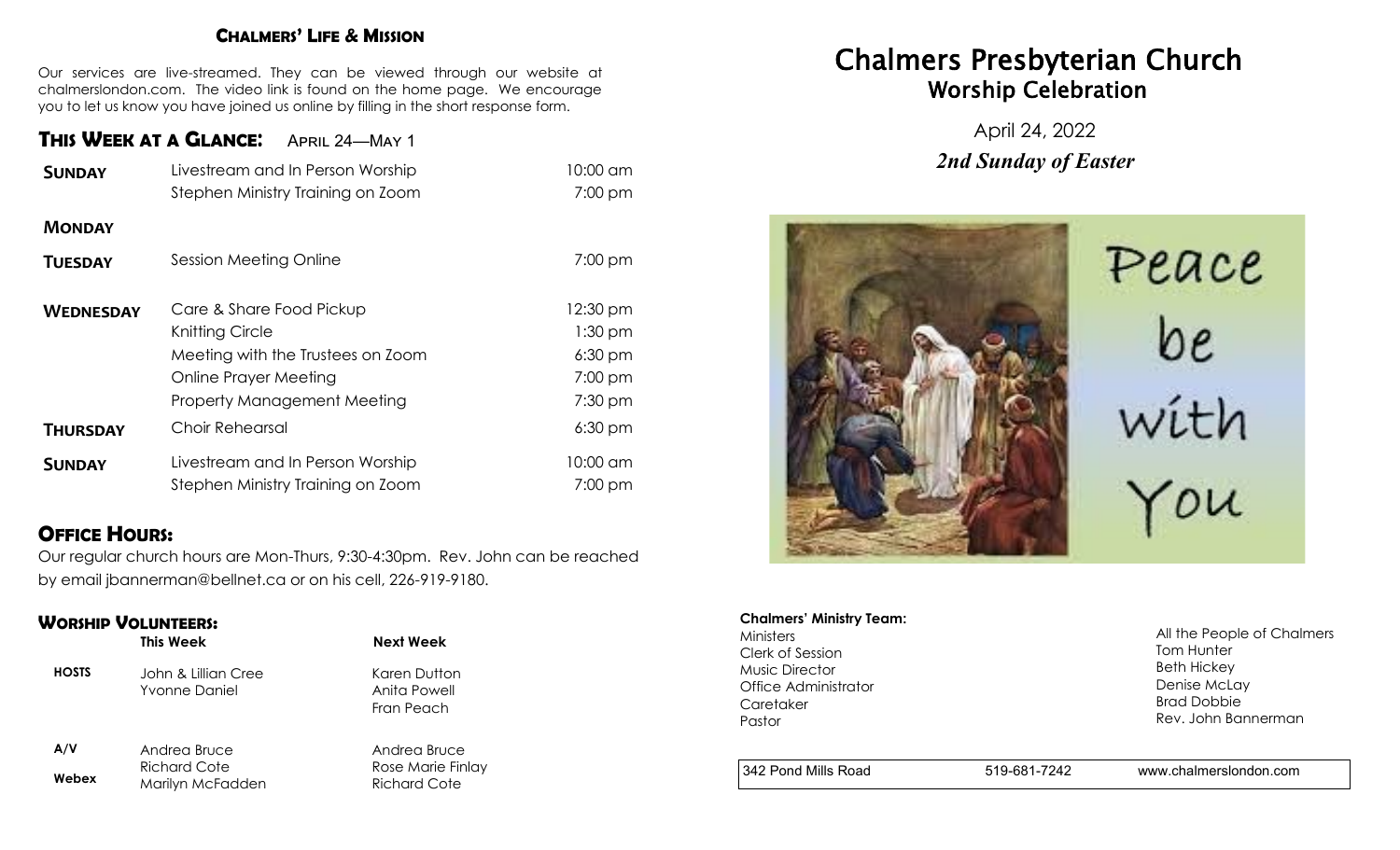# **WE APPROACH GOD**

| <b>Musical Prelude</b>                                                                                                                   |        | Scripture Readings: Revelation 1: 4-8 John 20: 19-31                         |     |
|------------------------------------------------------------------------------------------------------------------------------------------|--------|------------------------------------------------------------------------------|-----|
| Call to Worship                                                                                                                          |        | The Gospel of the Lord.<br>One:<br>All:<br>Praise to you, Lord Jesus Christ. |     |
| One: In life, in death, and in life beyond death,<br>The Risen Christ is Lord.<br>All:                                                   |        | Praise: Sing a new song unto the Lord                                        |     |
| In success and discouragement, in fear and in hope,<br>One:<br>The Risen Christ is Lord.<br>All:                                         |        | <b>Faith and Doubt</b><br>Sermon:                                            |     |
| One: In Church and community, in our hearts and our homes,<br>The Risen Christ is Lord, and so we gather to worship in his name.<br>All: |        | Choir Anthem: We Have Seen the Risen Lord                                    |     |
| Praise: Jesus, stand among us<br>Prayers of Adoration, Confession and Pardon                                                             |        | <b>WE RESPOND TO GOD</b>                                                     |     |
|                                                                                                                                          |        | Chalmers' Life and Mission                                                   |     |
| The Peace One: May the peace of Christ be with you                                                                                       |        |                                                                              |     |
| All: And also with you.                                                                                                                  |        | Offering of our Gifts                                                        |     |
| Celebrating with the children                                                                                                            |        | <b>Offering Praise:</b><br>Sing amen                                         | 264 |
|                                                                                                                                          |        | Offering Prayer, Prayers of the People & The Lord's Prayer                   |     |
| Alleluia, alleluia, give thanks to the risen Lord<br>Praise:                                                                             | 260    | Praise:<br>The day of resurrection                                           | 249 |
| <b>WE LISTEN TO GOD'S WORD</b>                                                                                                           |        | Blessing                                                                     |     |
| Prayer for Illumination                                                                                                                  |        | <b>Musical Postlude</b>                                                      |     |
|                                                                                                                                          |        | *** Hymn lyrics are on page 3 ***                                            |     |
| <b>Scripture Reading:</b><br>Psalm 150                                                                                                   |        |                                                                              |     |
| One: Praise the Lord!<br>Praise God in the sanctuary; praise God in the mighty firmament!<br>All:                                        |        |                                                                              |     |
| One: Praise God for mighty deeds;                                                                                                        |        |                                                                              |     |
| praise God according to surpassing greatness!                                                                                            |        |                                                                              |     |
| Praise God with trumpet sound; praise God with lute and harp!<br>All:                                                                    |        | The Second                                                                   |     |
| <b>Praise God with tambourine and dance:</b>                                                                                             |        |                                                                              |     |
| praise God with strings and pipe!                                                                                                        |        | Sunday of                                                                    |     |
| <b>Praise God with clanging cymbals;</b>                                                                                                 | Easter |                                                                              |     |
| praise God with loud clashing cymbals!                                                                                                   |        | Sunday April 24, 2022                                                        |     |
| One: Let everything that breathes praise the Lord!                                                                                       |        |                                                                              |     |

**All: Praise the Lord!**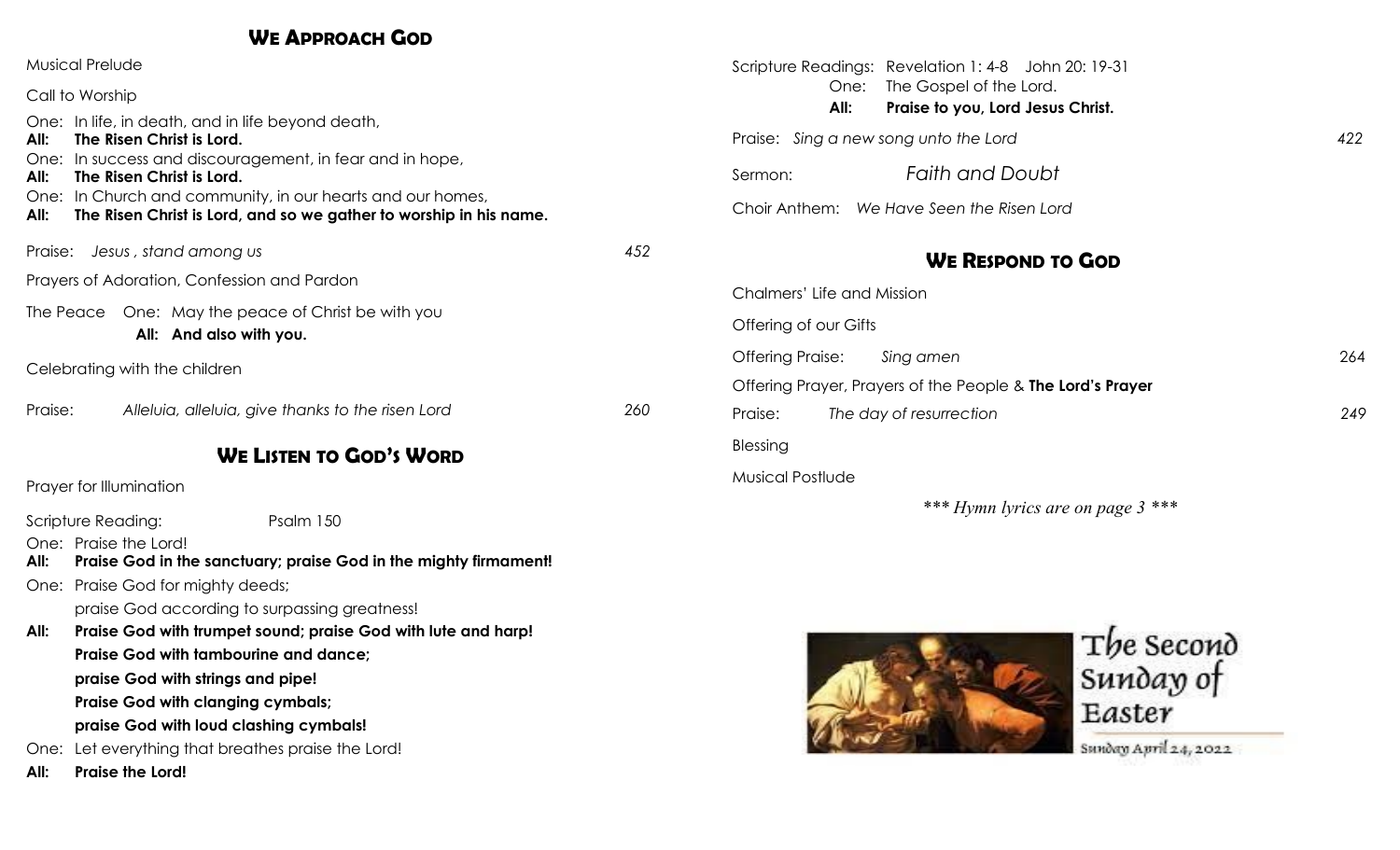# **Jesus, stand among us**

John Greenleaf Whittier

Jesus stand among us in your risen power; let this time of worship be a hallowed hour.

Breathe the Holy Spirit into every heart; bid the fears and sorrows from each soul depart.

Thus with quickened footsteps we pursue our way, watching for the dawning of eternal day.

Public Domain



# **Alleluia, alleluia, give thanks to the risen Lord**

Donald Fishel

*Alleluia, alleluia, give thanks to the risen Lord, Alleluia, alleluia, give praise to His name.*

Jesus is Lord of all the earth; He is King of creation: *Refrain.*

Spread the good news o'er all the earth; Jesus has died and has risen: *Refrain*

We have been crucified with Christ: Now we shall live forever: *Refrain*

Come, let us praise the living God, Joyfully sing to our Saviour: Refrain

© Word of God Music, 1973.

# **Sing a new song unto the Lord** Daniel L. Schutte

*Sing a new song unto the Lord; let your song be sung from mountain's height. Sing a new song unto the Lord, singing alleluia!*

For God's people dance for joy; O come before the Lord. Play for the Lord on glad tambourines and let your trumpet sound. *Refrain* 

Rise, O children, from your sleep; your Saviour now has come. He has turned you r sorrow to joy and filled your soul with song. *Refrain* 

Glad my soul for I have seen the glory of the Lord. The trumpet sounds, the dead shall be raised. I know my Saviour lives. *Refrain* 

## **CHOIR ANTHEM**

# **We Have Seen the Risen Lord**

Stan Pethel

In the darkness, in the quiet, we had come to anoint him; heavy hearted, drenched in sorrow, how could we live without him? Suddenly we saw there an angel all in white, then we knew that he had risen.

*We have seen the risen Lord, we have heard his gentle voice saying, "Be not afraid." We have felt his conquering power, known the glory of this hour, we have seen the risen Lord.*

We were walking, to Emmaus, we were speaking about him; Things had happened, we were helpless,

there was no hope without him. Then another joined us, and strangely warmed our hearts, and we knew that he had risen.

We were fishing, catching nothing, wondering what to do without him. In the misty light of morning, our lives were empty without him. Then a man called to us, standing on the shore, and we knew that he had risen.

# **Sing amen**

S.C. Molefe

Sing amen. Amen, we praise your name, O God. Sing amen. Amen, we praise your name, O God. Sing amen. Amen, amen, amen, amen, amen, we praise your name, O God .

Asithi. Amen, siyakudumisa. Asithi. Amen, siyakudumisa. Asithi, Amen, Baba, amen, Baba, amen, siyakudumisa.

Sing amen. Amen, we praise your name, O God. Sing amen. Amen, we praise your name, O God. Sing amen. Amen, amen, amen, amen, amen, we praise your name, O God .

© Lumko Institute, 1991

# **The day of resurrection**

Greek, John of Damascus,

The day of resurrection: earth, tell it out abroad, the Passover of gladness, the Passover of God! From death to life eternal, from earth unto the sky, our Christ hath brought us over with hymns of victory.

Our hearts be pure from evil, that we may see aright the Lord in rays eternal of resurrection light, and, listening to his accents, may hear, so calm and plain, his own 'All hail!' and, hearing, may raise the victor strain.

Now let the heavens be joyful; let earth its song begin; let the round world keep triumph, and all that is therein; invisible and visible, their notes together blend, for Christ the Lord hath risen, our joy that hath no end.

Public Domain